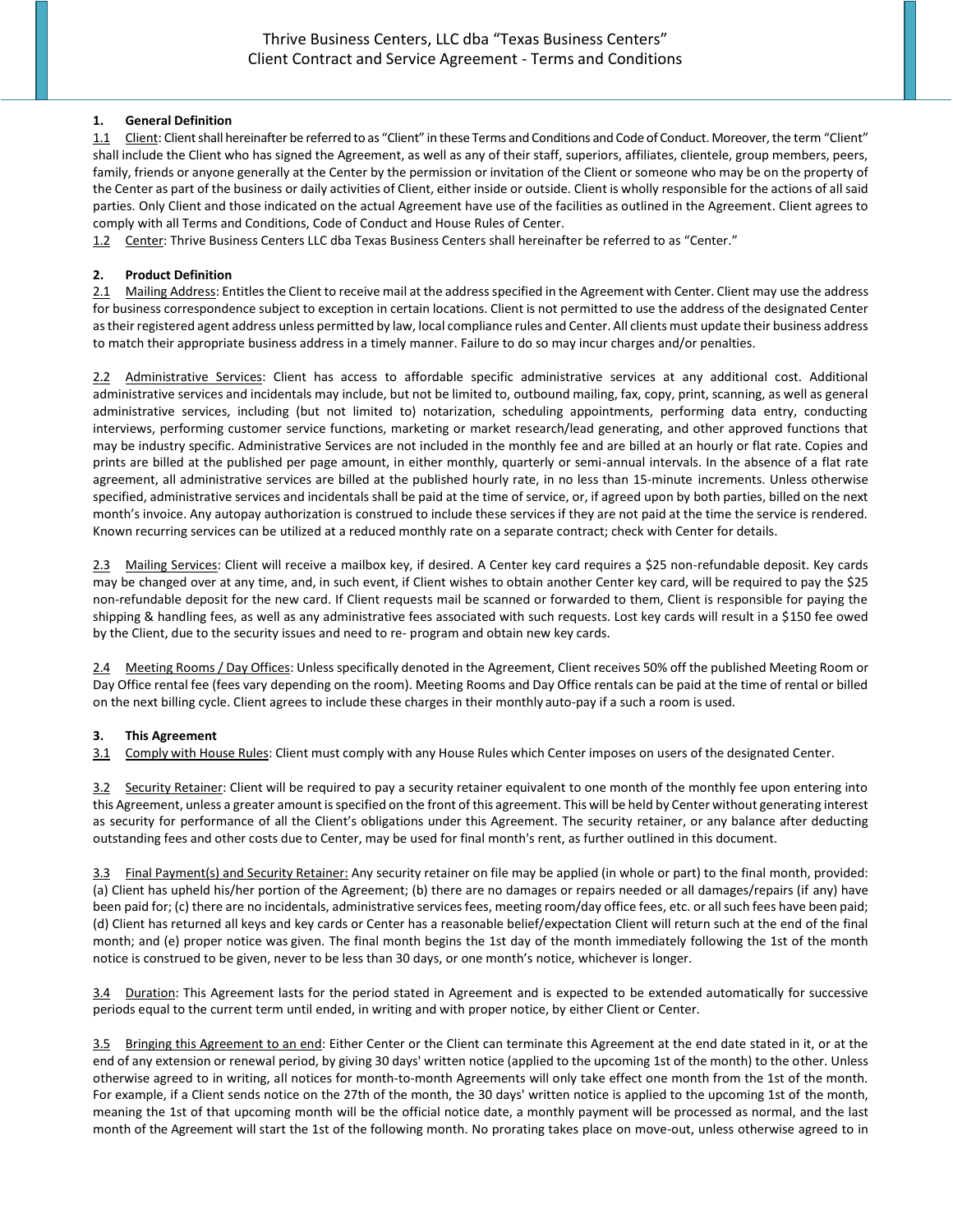writing by both parties.

3.6 Termination of Agreement (other than 30 days' notice): To the maximum extent permitted by applicable law, Center may put an end to this Agreement immediately by giving the Client notice and without need to follow any additional procedure if (a) the Client becomes insolvent, bankrupt, goesinto liquidation or becomes unable to pay its debts as they fall due, or (b) the Client is in breach of one of its obligations which cannot be put right, or (c) its conduct, or that of someone at the Center with its permission or invitation, is incompatible with ordinary office use which shall be determined at Center or Center Director's sole discretion, or (d) Client is in violation of any of the Terms and Conditions or Code of Conduct. If Center puts an end to this Agreement for any of these reasons it does not put an end to any outstanding obligations, including the payment of any additional services used as well as the monthly fee for the remainder of the period for which this Agreement would have lasted if Center had not ended it. If Center terminates this Agreement under this Clause, Client forfeits the Security Retainer. If Center is no longer able to provide the services at the designated Center stated in this Agreement then this agreement will end, and the Client will be responsible for fees and services up to the date it ends.

3.7 Destruction of Property: Client is wholly responsible for the repair/replacement/etc. of any damaged property or damages to the property. Such expenses incurred shall include the direct cost, as well as indirect costs due to loss of business (if any) and administrative time and fees associated with handing the repair/replacement (such administrative fee will be a minimum \$50 fee).

3.8 Notices: All formal notices from Client regarding terminating their Agreement must be in writing to either: (a) Texas Business Centers, 1332 Teasley Lane, Denton, TX 76205, or (b) [admin@texasbizcenters.com.](mailto:admin@texasbizcenters.comI) It is the Client's responsibility to ensure receipt of such notice and receive confirmation from Center. It is always the Client's responsibility to keep their address of record up to date with the designated Center. Failure to do so could result in penalties or fees.

3.9 Confidentiality: The terms of this Agreement are confidential. Neither Center nor Client may disclose them without the other's consent unless required to do so by law or an official authority. This obligation continues after this Agreement ends.

3.10 Applicable Law: This Agreementis interpreted and enforced in accordance with the Laws of the State of Texas.

3.11 Enforcing this Agreement: The Client must pay any reasonable and proper costs including legal fees that Center incurs in enforcing this Agreement.

3.12 Late Fees: Center shall charge late fees. For regularly billed monthly fees, Client will incur a \$25.00 late fee if monthly fee is made after the 5<sup>th</sup> of the month. For a Client whose Agreement cycles on a day other than the 1<sup>st</sup> of the month, such late fee will be applied the 5<sup>th</sup> day after payment was otherwise due. An additional late fee of \$50.00 will be applied to Client's invoice on the 15<sup>th</sup> of the month (or the 15<sup>th</sup> day after payment was otherwise due for a Client whose cycle date is not the 1<sup>st</sup> of the month). After the 15<sup>th</sup> of the month (or the 15<sup>th</sup> day for Clients whose cycle is not the 1<sup>st</sup> of the month), a late fee of \$5.00 per day will be added to Client's invoice until the bill is brought current. Center reserves the right to turn any account over to a debt collection agency if Client has failed to communicate and make payment arrangements within any 90-day time frame. Lack of communication by the Client does not constitute a 30-day termination notice; regular fees and late fees will continue to accrue until Client arranges payment or Center turns the account over to collections and notifies Client in writing, either electronically or via mail.

3.13 Changes in Terms and Conditions or Code of Conduct: Center may change the Terms and Conditions, House Rules and/or Code of Conduct as Center deems necessary. Client understands and agrees to be held to the current terms of any such change. Center will provide a current copy at no charge to Client upon Client's request. Center will also provide these updated documents electronically, via e-mail or web portal, asneeded.

### **4. Compliance and Use**

4.1 Comply with House Rules and Code of Conduct: Client must comply with any House Rules and Code of Conduct, as further defined in this document.

4.2 Compliance with the Law: Client must comply with all relevant laws and regulations in the conduct of its business. The Client must do nothing illegal in connection with its use of the Center. Client must not do anything that may interfere with the use of the Center, cause any nuisance or annoyance, increase the insurance premiums Center has to pay, or cause theft, loss or damage in or to the Center (including damage to reputation) or to the owner of any interest in the building which contains the Center the Client is using. The Client acknowledges that (a) the terms of the foregoing sentence are a material inducement in Center's execution of this agreement and (b) any violation by the Client of the foregoing sentence shall constitute a material default by the Client hereunder, entitling Center to terminate this agreement, without further notice or procedure, at which time Client must vacate the premises and forfeit any fees paid, including, but not limited to, monthly fees and security retainer. Moreover, Client may be held liable for other fees, depending on the nature of the damage, and at the sole discretion of Center.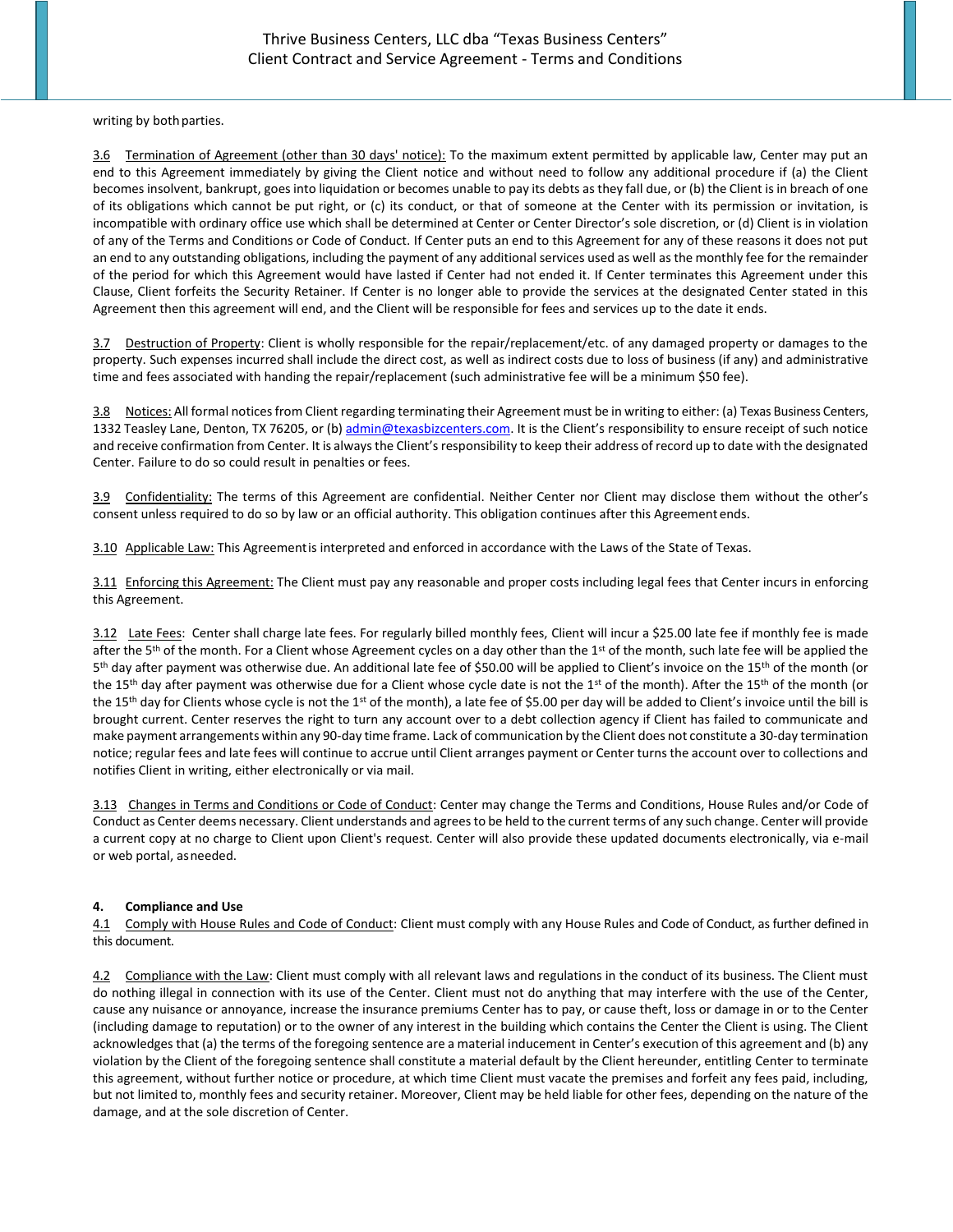4.3 No Competition: Client must not carry on a business that competes with Centers' business of providing serviced office accommodations, virtual offices and other services.

4.4 Client's Name and Address: Client may only carry on that business in its name or some other name that has been agreed to in writing by Center and Client.

#### **5. Center's Liability**

5.1 Liability: To the maximum extent permitted by applicable law, Center will not be liable for any loss sustained as a result of Center' failure to provide a service as a result of any mechanical breakdown, strike, or termination of Center' interest in the building containing the Center and the client expressly and specifically agrees to waive and agrees not to make any claims for damages. Moreover, Center is not liable for any illegal activity or wrongdoing of Client, and if Client is found to be involved or engaged in any illegal activity, wrongdoing or morally reprehensible behavior, Client shall be required to pay Center commensurate damages.

#### **6. Code of Conduct**

6.1 Overview: Ethical principles include appropriate workplace behavior and respect for all people. Center Values include an honest, unbiased and unprejudiced work environment. Client shall have values consistent with Center. In general, if there is a conflict or potential for conflict, follow the law. In a morally ambiguous case, follow the stricter of guidelines and opt toward morality. Failure to do these simple things may result in the Center terminating Client's contract. It is always appropriate, in any situation, to ask for help or guidance. A simple chart can help in basic circumstances:



6.2 Organizational Conduct: Center and Client must, at all times, comply with all applicable laws and regulations. Center does not permit any activity that could cause public scrutiny. All business conduct should well exceed the minimum expectations and standards of the law. Accordingly, all clients should ensure that no action they take can be interpreted as being in contravention of the laws and regulations governing Center's operations. If a Client is unsure about any legal requirements, he/she should seek legal advice.

6.3 General Client Conduct: Center expects its clients to conduct themselves in a professional, business-like manner, to include, but not be limited to: (a) upkeep of personal hygiene and appropriate modest attire and business-like clothing; and (b) professional and courteous behavior, free of bullying and derogatory remarks. Client's Agreement can be immediately terminated for any type of unprofessional activity. Unprofessional activities include, but are not limited to, any of the following taking place on the premises or to a known client off-premises: drinking, gambling, fighting, yelling, swearing, unreasonable damages, bullying, threat/intimidation/blackmail, discrimination of any form, soiling the facilities, etc. Client is responsible for cleaning up after themselves and their space; any Client creating an unclean space that would attract bugs or rodents is in violation and subject to termination and fees associated with damages and clean up.

Client must not engage in sexual harassment or any sort of discriminatory actions or harassment. Further, Client must not conduct themselves in a way that can be misconstrued. For example, sexual harassment may be considered present for the following reasons listed but not limited to, using inappropriate language, keeping or possessing inappropriate work materials in their area, or accessing inappropriate materials on their computer.

6.4 Conflicts of Interest: Center expects that clients will perform their work conscientiously, honest, and in accordance with the best interests of their own business, as well as the welfare of Center and surrounding businesses/clients. Client cannot use their position or knowledge gained as a result from services at Center for private or personal advantage. Regardless of the circumstances, if Client is involved in a course of action they have pursued, or are presently pursuing, or are contemplating pursuing, that may involve them in a